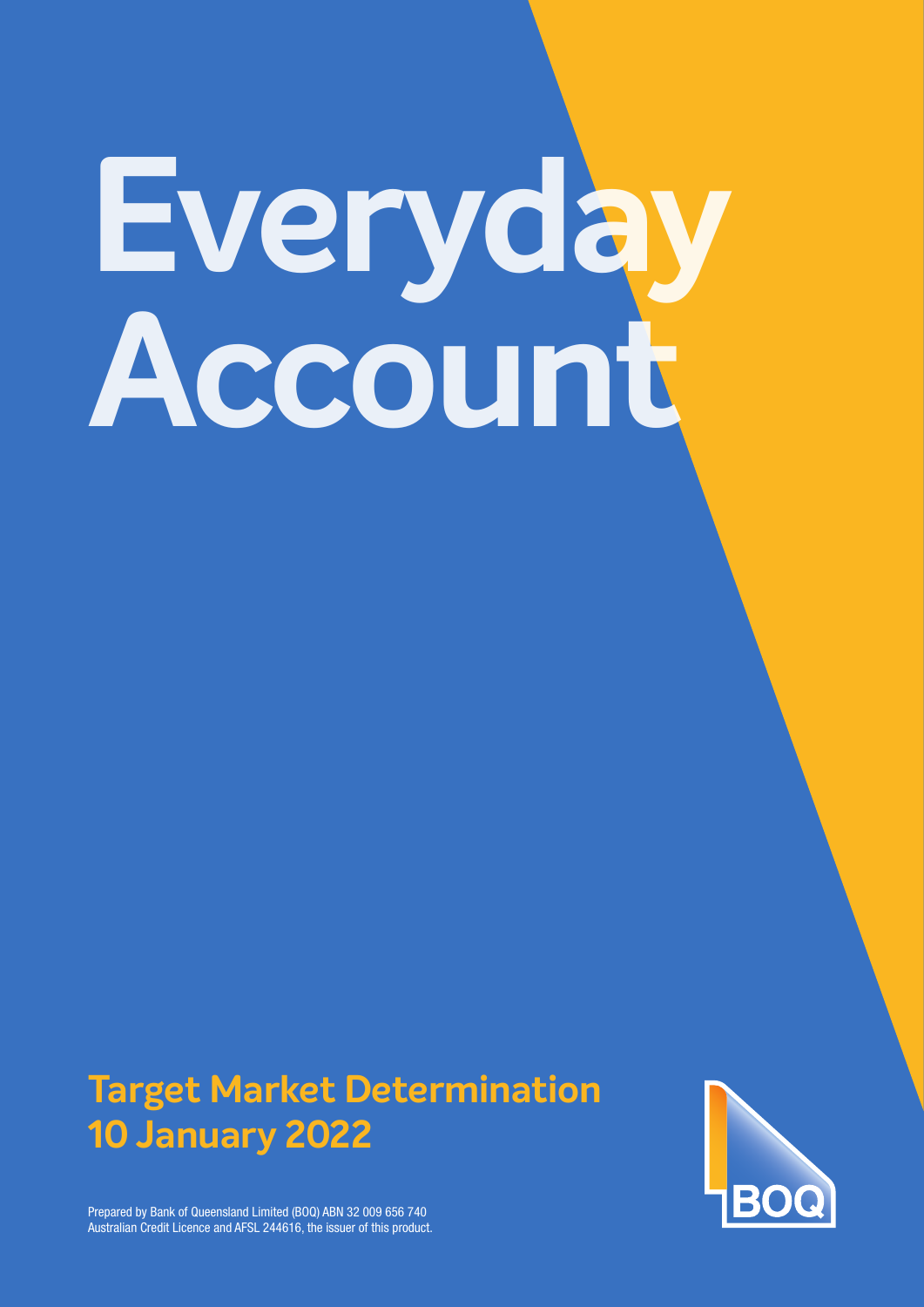# **What is a Target Market Determination?**

A Target Market Determination (TMD) describes:

- the class of customers that comprise the Target Market for the product
- any conditions or restrictions on how the product is distributed to retail customers
- events or circumstances where we will review the TMD for the product.

# **Why does BOQ need to make this TMD publicly available?**

We are required to produce this TMD by law. The law is intended to help customers obtain appropriate financial products by requiring issuers and distributors to have a customer centric approach to the design and distribution of products.

This document is not a substitute for the product's terms and conditions or other disclosure documents. Customers must refer to these documents when making a decision about this product. These documents can be found on our website or you can obtain a copy upon request.

# **The TMD will undergo a periodic review as follows:**

| <b>Effective Date</b> | Next Review Due        | <b>Review</b>                                                   |
|-----------------------|------------------------|-----------------------------------------------------------------|
| 10 January 2022       | Before 10 January 2024 | At least every two years from the effective date<br>of this TMD |

## **Target Market**

The Target Market for this product is customers who want a transaction account to manage everyday payments and receipts. For existing customers, they are able to link this product to their Future Saver Account or Smart Saver Account "savings account" to help manage saving's needs and have the ability to qualify for the savings account's Bonus Interest Rate. For new to bank customers, the Everyday Account will be automatically linked to the Future Saver Account or Smart Saver Account savings account.

\*See 'Future Saver Account and Smart Saver Account' TMD for details of the savings account.

These customers are likely to have the following objectives, needs and financial situation and meet the eligibility criteria for this product.

### **Objectives**

The customers' likely objective is to have an account to keep their money safe and be able to make and manage everyday payments and receipts.

### **Needs**

The customers' likely need is a simple product they can rely on to manage their daily transactions. This may include:

- A secure place to store money with access to account any time via myBOQ mobile app
- Manage everyday payments and receipts such as receiving wages or salary into their account or making payments in various ways such as through the linked VISA debit card, BPAY, digital wallet or mobile app.
- Link a transaction account to a savings account in order to better manage potential savings needs with the savings account

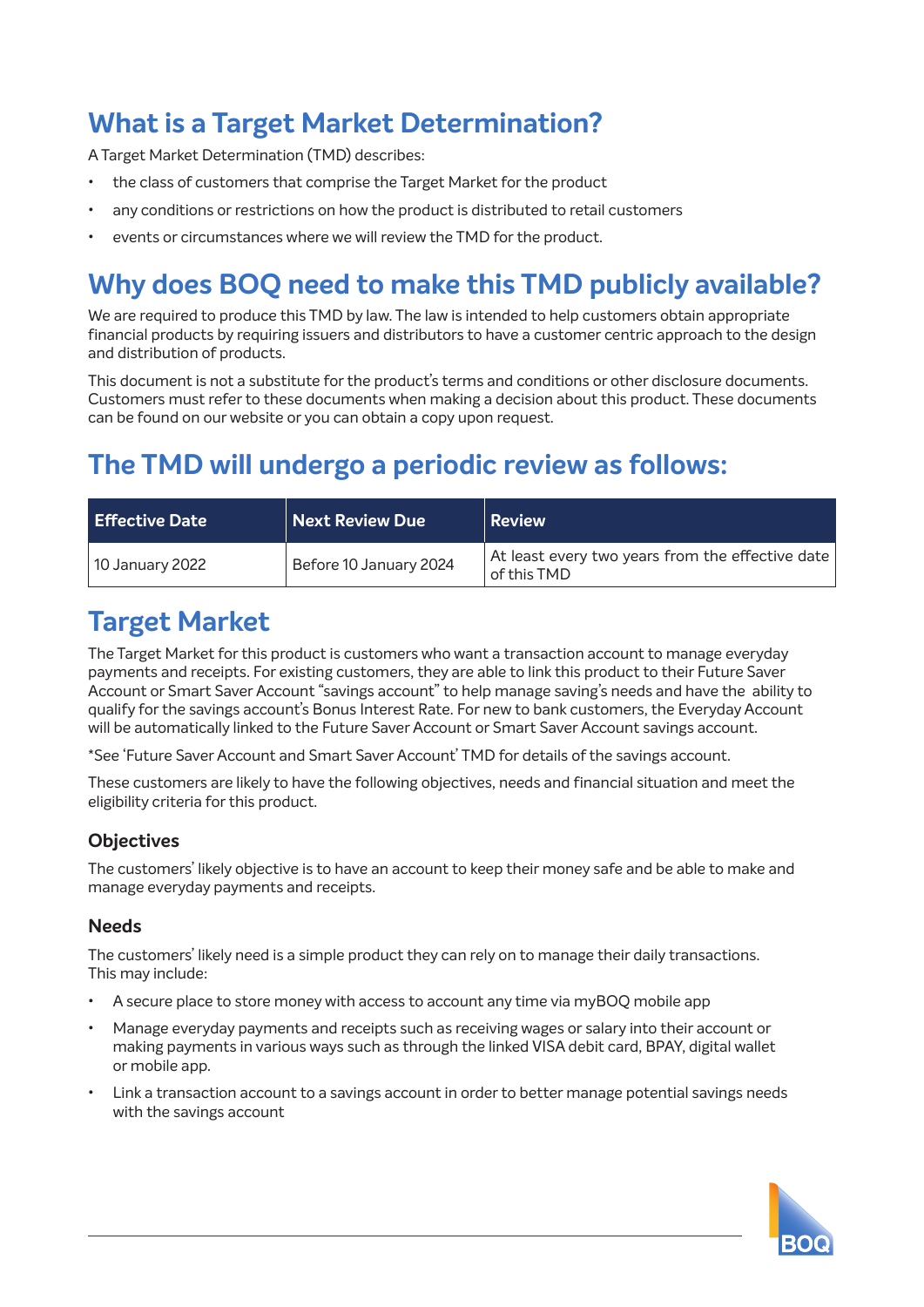This product may not be suitable for customers who are likely to require branch access to make withdrawals.

This product is not suitable for customers who do not have access to the myBOQ mobile app or require internet banking access.

### **Financial situation**

This product is suited to customers with a wide range of financial situations. This product may not be suitable for customers looking for a standalone savings account. This product is also not suitable for customers looking to earn interest on a standalone transaction account.

### **Eligibility criteria for this product**

Customers must satisfy the following criteria to acquire this product:

- the account must be under personal name(s)
- the account must not be for a deceased estate, business, superannuation or trust
- be an Australian citizen or Australian resident with an Australian residential address
- have an Australian mobile phone number
- Be aged 14 years or older.

### **Product description**

A transaction account that allows customers to have unlimited transactions and no monthly account keeping fees.

New to bank customers will have their transaction account automatically linked to a savings (Future Saver or Smart Saver) account when they open the Everyday Account. Existing customers are able to open the Everyday Account as a standalone account, but are able to link it to a savings (Future Saver or Smart Saver) account.

### **Key attributes of this product**

- Access through the myBOQ mobile app to view account balance and make transfers
- Physical access to BOQ branches to deposit money and ATM's to withdraw money
- VISA Debit card\*
- No monthly account fees (see 'myBOQ Deposit Account Interest Rates, Transaction Limits, Fees and Charges' for all applicable fees).
- Linked to the Future Saver or Smart Saver savings account $\hat{ }$
- \* Customers will receive a VISA debit card when opening this account. They can use this card to make purchases at merchants a nd cash withdrawals from ATMs that accept VISA domestically and internationally, using the money in the account.
- ^ Depending on the age of the new customer at the time of onboarding, they will receive either a Future Saver savings account (if age is between 14-35) or a Smart Saver Account (if age is 36 and above)

### **Why the product is likely to be consistent with the likely objectives, needs and financial situation of the Target Market**

The product's attributes are designed to support the Target Market's objectives, needs and financial situation:

- Customer can use the account for banking purposes to manage their everyday payments and receipts
- Customer can link this account to a savings account in order to better manage their savings goals on their savings account